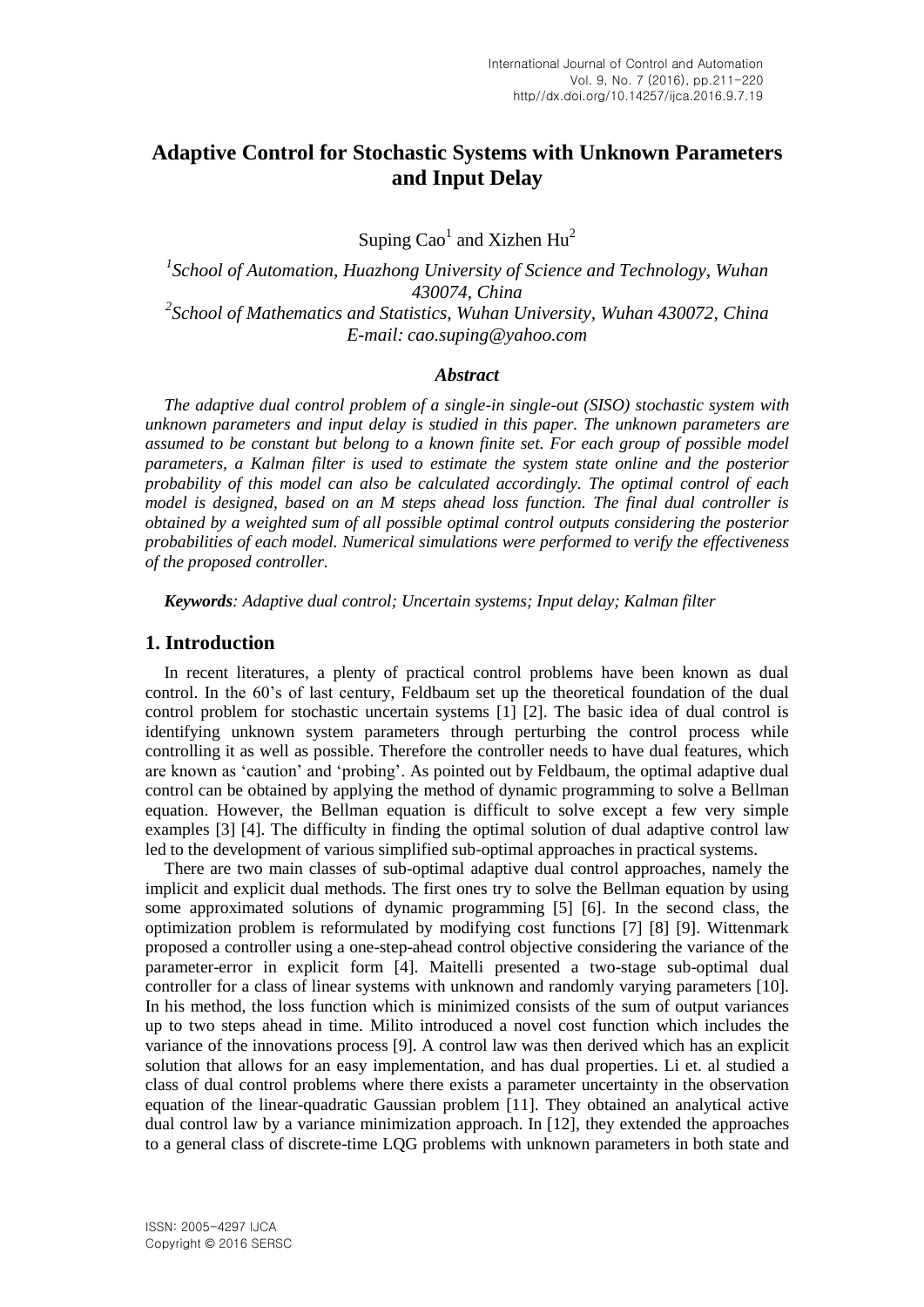observation equations. However, to the best of our knowledge there are few researches considering the dual control problem of systems with input or state delay.

The input delay can be often encountered in many practical control systems, including the remote control or networked control systems (NCSs), the biological systems, *etc*. Ramesh *et.al* analyzed the dual effect existed in the state-based scheduling for NCSs [13]. Whereas, they din"t discuss how to design a dual controller for a delay NSC. In [14], Maitelli et. al extended the design technique of sub-optimal dual controller proposed in [10] to a blood pressure measurement system, which can be modeled by a time-varying, discrete-time, singleinput-single-output (SISO) system with a generic time-delay. In their study, the time-varying parameters are modeled as a Gauss-Markov process.

In this paper, the dual control problem for another kind of discrete-time SISO systems with input delay is discussed. The system model is described by a delay difference equation with uncertain but constant parameters. Further, these uncertain constant parameters are assumed to belong to a finite set. The rest of this paper is organized as follows. Section 2 gives the formulation of control models and the definition of loss function. In section 3, the detailed design procedure of proposed dual controller is presented. Section 4 shows the simulation results and the paper is finally concluded in section 5.

#### **2. Formulation**

In this section, the formulation of the general system model and the loss function is discussed. Let us consider the following SISO system with constant input delay *d*: **rmulation**<br>this section, the formulation of the general system model and the loss function<br>sed. Let us consider the following SISO system with constant input delay d:<br> $(k) + a_1y(k-1) + \cdots + a_my(k-m) = b_1u(k-d) + \cdots + b_nu(k-d-n+1) + e(k)$ **ormulation**<br>this section, the formulation of the general system model and the loss function is<br>ussed. Let us consider the following SISO system with constant input delay d:<br> $y(k) + a_1y(k-1) + \cdots + a_my(k-m) = b_1u(k-d) + \cdots + b_nu(k-d-n+1) +$ 

$$
y(k) + a_1 y(k-1) + \dots + a_m y(k-m) = b_1 u(k-d) + \dots + b_n u(k-d-n+1) + e(k) \tag{1}
$$

where *y* is the output and *u* is the input.  $\{e(k), k=1,2,...\}$  is used to denote the white Gaussian noise sequence with zero mean and known variance  $\sigma^2$ . I<sup>0</sup> is used to denote the initial information set including the probability distribution of initial output *y*(0) and the statistics of random sequence  $e(k)$ . Accordingly, let us define the information set at time k to be<br>  $\mathbf{I}^k = \{u(0), \dots, u(k-1), y(1), \dots y(k), \mathbf{I}^0\}, k = 0, 1, \dots, N$  (2) time *k* to be

$$
\mathbf{I}^{k} = \{u(0), \cdots, u(k-1), y(1), \cdots y(k), \mathbf{I}^{0}\}, \ k = 0, 1, \cdots, N
$$
 (2)

To simplify the notation, let us introduce a parameter vector **θ** and a information **vector**  $\varphi(k)$  satisfying

$$
\mathbf{\theta} = [a_1, \cdots, a_m, b_1, \cdots, b_n]^T \in R^{m+n}
$$
\n(3)

satisfying  
\n
$$
\mathbf{\theta} = [a_1, \cdots, a_m, b_1, \cdots, b_n]^T \in R^{m+n}
$$
\n
$$
\varphi(k) = [-y(k-1), \cdots, -y(k-m), u(k-d), \cdots, u(k-d-n+1)] \in R^{1 \times (m+n)}
$$
\n(3)\nprincipal SISO model (1) can be rewritten as

Then, the original SISO model (1) can be rewritten as

$$
y(k) = \varphi(k)\theta + e(k)
$$
 (5)

All the parameters in  $\theta$  are assumed to be constant over the whole horizon but belong to a finite set. That is, we have

$$
\mathbf{\theta} \in \Omega = \{ \mathbf{\theta}_1, \cdots, \mathbf{\theta}_L \}
$$
 (6)

The a-prior probabilities of parameters are given as  $q_s(0) = P(\theta = \theta_s | \mathbf{I}^0)$  with  $s = 1$ , 2, …, *L*. Similar to [Maitelli1997], we would like to study a multistage suboptimal dual controller for uncertain SISO system (1) with input delay. The purpose of control is to minimize the variance of the output about a known reference sequence  $y_r(k)$  during the next *N* step of control. The cost function that should be optimized is given by<br> $V = F \left\{ \frac{1}{N} \sum_{k=0}^{N} (y(k+i) - y(k+i))^2 \right\}$ 

$$
V_N = E\left\{\frac{1}{N}\sum_{i=1}^N \left(y(k+i) - y_r(k+i)\right)^2\right\}
$$
(7)

where the expectation is with respect to all underlying random variables. The control problem is then reduced to finding the control sequence  $u(k)$ ,  $u(k + N - d)$  that minimize the performance index (7) subject to equation (5). Theoretically, the optimal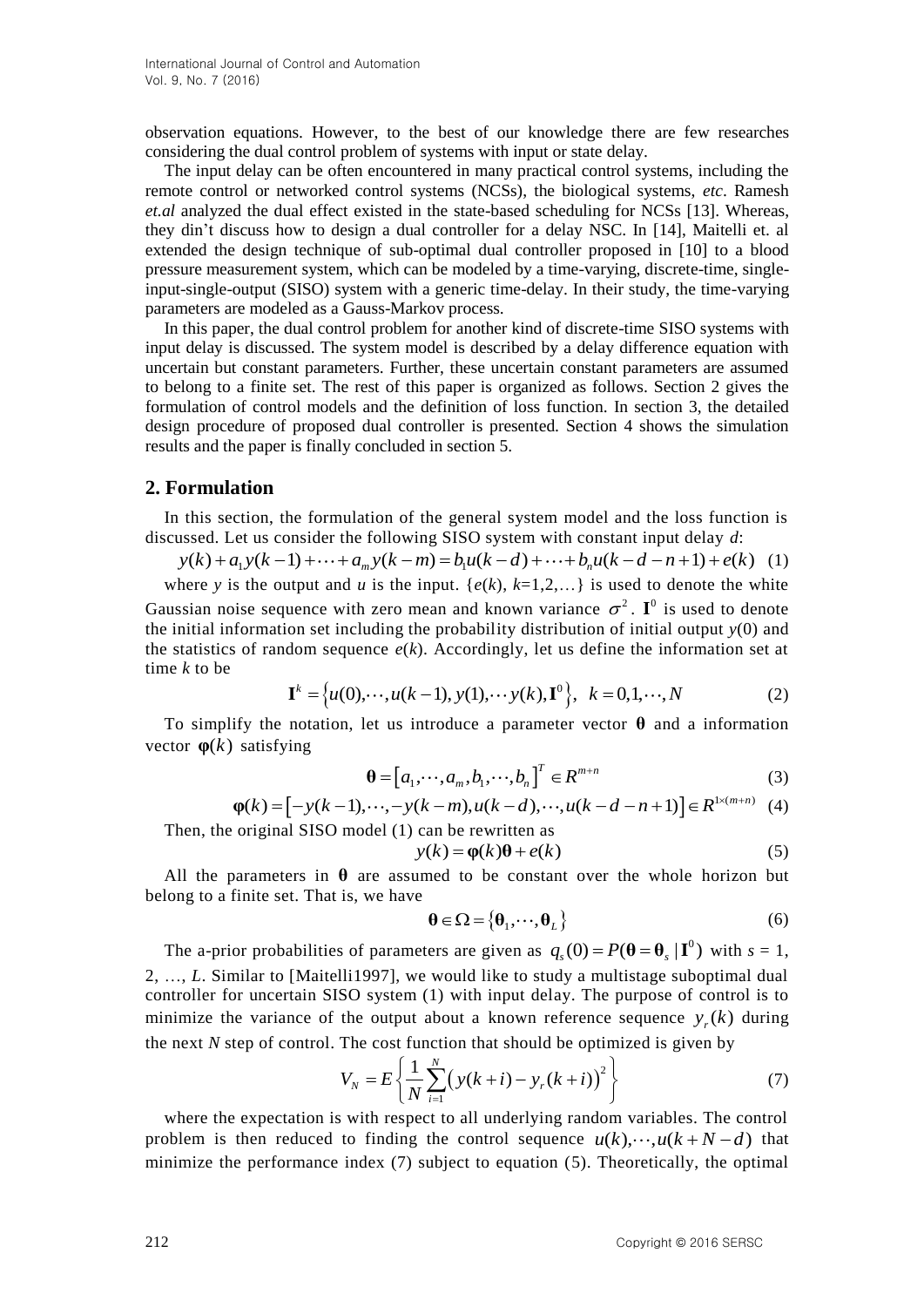solution of control could be obtained by solving a dynamic programming. However, practically it is difficult to solve dynamic programming problem online due to the expectation calculation and the curse of dimensionality. Thus, in this paper we propose a multistage suboptimal dual controller which minimizes the system output deviation from the reference value *M* steps ahead at each time *k*. The loss function is then given by

$$
V_M' = E\left\{\frac{1}{M} \sum_{i=1}^{M} (y'(k+i) - y_r(k+i))^2 | \mathbf{I}^k \right\}
$$
(8)

where  $y'(k+i)$  is the predicted output satisfying

output satisfying  
\n
$$
y'(k+i) = \overline{\phi}(k+i)\theta + e(k+i)
$$
\n(9)

The new information vector  $\overline{\varphi}(k+i)$  is generated by replacing all future outputs in  $(k+i)$  by optimal predictor's values. That is, we have<br> $\overline{\varphi}(k+i) = \left[ -y_a^p(k+i-1), \dots, -y_a^p(k+1), -y(k), \dots, -y(k+i-m) \right]$  (10)  $\varphi(k+i)$  by optimal predictor's values. That is, we have mation vector  $\overline{\varphi}(k+i)$  is gener<br>
mal predictor's values. That is, v<br>  $(k+i) = \left[ -y_a^p(k+i-1), \dots, -y_a^p \right]$ 

$$
\overline{\varphi}(k+i) = \left[ -y_a^p(k+i-1), \cdots, -y_a^p(k+1), -y(k), \cdots, -y(k+i-m), \right. \left. u(k-d+i), \cdots, u(k-d-n+1+i) \right]
$$
\n(10)

where

$$
y_a^p(k+j) = \overline{\phi}(k+j)\theta.
$$
 (11)

#### **3. Controller Design**

If assuming  $\mathbf{\theta} = \mathbf{\theta}_s$ , we can derive the following state equation of system (1):<br> $\mathbf{x}(k) = \mathbf{A}_s \mathbf{x}(k-1) + \mathbf{B}_s \mathbf{u}(k-1)$ 

$$
\mathbf{x}(k) = \mathbf{A}_s \mathbf{x}(k-1) + \mathbf{B}_s \mathbf{u}(k-1)
$$
  
z(k) = y(k) =  $\mathbf{H}\mathbf{x}(k) + e(k)$  (12)

where

here  
\n
$$
\mathbf{x}(k-1) = [y(k-m), y(k-m+1), \cdots, y(k-1)]^T \in \mathbb{R}^m,
$$
\n
$$
\mathbf{H} = [0, \cdots, 0, 1] \in \mathbb{R}^{1 \times m}, \quad \boldsymbol{\theta}_s = [a_{1,s}, \cdots, a_{m,s}, b_{1,s}, \cdots, b_{n,s}]^T \in \mathbb{R}^{m+n}, \quad s = 1, 2, \cdots, L,
$$
\n
$$
\mathbf{A}_s = \begin{bmatrix} 0 & 1 & 0 & \cdots & 0 \\ 0 & 0 & 1 & \cdots & 0 \\ 0 & 0 & 0 & \cdots & 0 \\ \vdots & \vdots & \vdots & \ddots & \vdots \\ -a_{m,s} & -a_{m-1,s} & -a_{m-2,s} & \cdots & -a_{1,s} \end{bmatrix} \in \mathbb{R}^{m \times m}, \quad \mathbf{B}_s = \begin{bmatrix} 0 & \cdots & 0 \\ \vdots & \vdots & \vdots \\ 0 & \cdots & 0 \\ b_{1,s} & \cdots & b_{n,s} \end{bmatrix} \in \mathbb{R}^{m \times n}.
$$
\nom state model (12) the state estimate at time  $k$  can be obtained by normal Kalman.

From state model (12), the state estimate at time *k* can be obtained by normal Kalman ler:<br>  $\hat{\mathbf{x}}(k|k-1) = \mathbf{A}_s \hat{\mathbf{x}}(k-1|k-1) + \mathbf{B}_s \mathbf{u}(k-1)$  (13) filter:

$$
\text{Predictor:} \begin{cases} \hat{\mathbf{x}}(k|k-1) = \mathbf{A}_s \hat{\mathbf{x}}(k-1|k-1) + \mathbf{B}_s \mathbf{u}(k-1) \\ \mathbf{P}_s(k|k-1) = \mathbf{A}_s \mathbf{P}_s(k-1|k-1) \mathbf{A}_s^T \end{cases} \tag{13}
$$
\n
$$
\text{Corrector:} \begin{cases} \hat{\mathbf{x}}(k|k) = \hat{\mathbf{x}}(k|k-1) + \mathbf{F}_k(z(k) - \mathbf{H}\hat{\mathbf{x}}(k|k-1)) \\ \mathbf{F}_k = \mathbf{P}_s(k|k-1)\mathbf{H}^T(\mathbf{H}\mathbf{P}_s(k|k-1)\mathbf{H}^T + \sigma^2)^{-1} \\ \mathbf{P}_s(k|k) = \mathbf{P}_s(k|k-1) - \mathbf{F}_k \mathbf{H}\mathbf{P}_s(k|k-1) \end{cases} \tag{14}
$$

with initial condition  $\hat{\mathbf{x}}(0|0) = \mathbf{x}(0), \mathbf{P}_s(0|0) = \mathbf{P}(0)$ .

According to the observations, the posterior probability of model *s* at time *k* can be calculated recursively as follows [15]: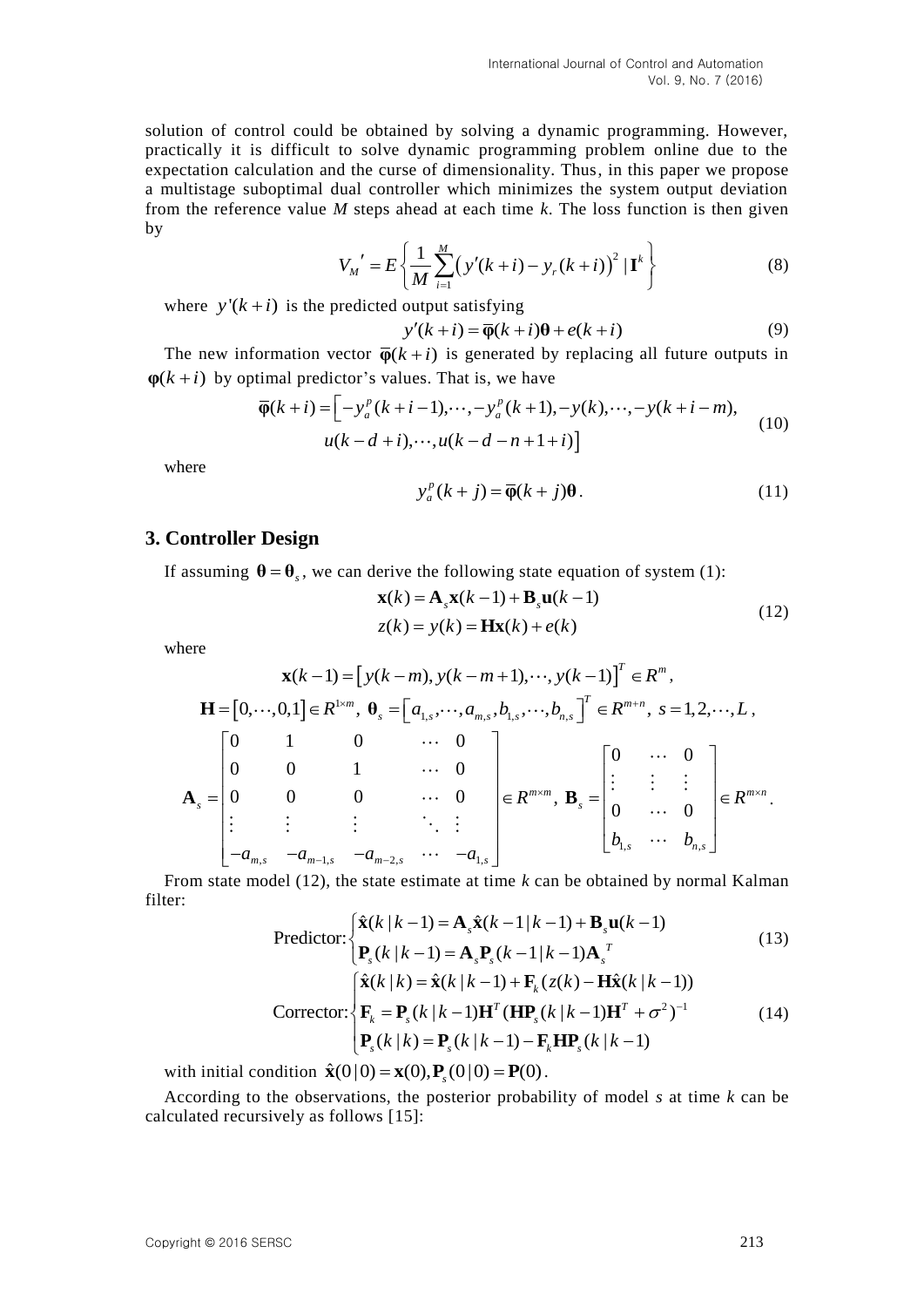$$
q_s(k) = \frac{L_s(k)}{\sum_{j=1}^{L} L_j(k) q_j(k-1)} q_s(k-1)
$$
\n(15)

where

$$
L_s(k) = \det \left[ \mathbf{P}_y(k, \boldsymbol{\theta}_s) \right]^{-1/2} \exp \left\{ -\frac{1}{2} \tilde{\mathbf{y}}^T(k, \boldsymbol{\theta}_s) \mathbf{P}_y^{-1}(k, \boldsymbol{\theta}_s) \tilde{\mathbf{y}}(k, \boldsymbol{\theta}_s) \right\}
$$
  

$$
\mathbf{P}_y(k, \boldsymbol{\theta}_s) = \mathbf{H} \mathbf{P}_s(k-1|k-1) \mathbf{H}^T + \sigma^2
$$
  

$$
\tilde{\mathbf{y}}(k, \boldsymbol{\theta}_s) = \mathbf{y}(k) - \mathbf{H} \hat{\mathbf{x}}_s(k-1|k-1)
$$

From (8) and (9) let us define the corresponding loss function of the *s*-th mode as

$$
\tilde{y}(k, \theta_s) = y(k) - \mathbf{H}\hat{\mathbf{x}}_s(k-1|k-1)
$$
  
\n) and (9) let us define the corresponding loss function of the *s*-th mode as  
\n
$$
V_{Ms}' = E\left\{\frac{1}{M} \sum_{i=1}^{M} (\overline{\phi}(k+i)\theta_s + e(k+i) - y_r(k+i))^2 | \mathbf{I}^k\right\}
$$
\n
$$
= \frac{1}{M} \sum_{i=1}^{M} [\overline{\phi}(k+i)\theta_s \theta_s^T \overline{\phi}^T(k+i) + y_r^2(k+i) - 2\overline{\phi}(k+i)\theta_s y_r(k+i) + \sigma^2]
$$
\n(16)

Let us introduce row vectors described by<br> $\mathbf{l}_i = [0, \dots, 0, 1, 0, \dots, 0]$ 

described by  
\n
$$
\mathbf{l}_i = \underbrace{[0, \cdots, 0, 1, 0, \cdots, 0]}_{\text{ith position is 1}} \in R^{1 \times (m+n)}
$$
\n(17)

Then the vector 
$$
\overline{\varphi}(k+i)
$$
 can be rewritten as  
\n
$$
\overline{\varphi}(k+i) = -\mathbf{1}_1 y_a^P(k+i-1) - \cdots - \mathbf{1}_{i-1} y_a^P(k+1) + \mathbf{1}_{m+i} u(k+i-d) + \cdots + \mathbf{1}_{m+i-d+1} u(k) + \widetilde{\varphi}(k+i)
$$
\n(18)

where  $\tilde{\varphi}(k+i)$  is the vector including all the known information at time *k* and is given by  $(k + i) = [0, \dots, -y(k), \dots, -y(k + i - m)),$  $k + i$ ) =  $[0, \dots, -y(k), \dots, -y(k+i-m)]$ + i) =  $[0, \dots, -y(k), \dots, -y(k+i-m)]$ 

$$
\tilde{\varphi}(k+i) = [0, \cdots, -y(k), \cdots, -y(k+i-m),0, \cdots, u(k-1), \cdots, u(k-d-n+i+1)]
$$
\n(19)

$$
0, \cdots, u(k-1), \cdots, u(k-d-n+i+1)]
$$
  
Substituting (11) to (18), it follows that  

$$
\overline{\varphi}(k+i) = -\mathbf{1}_i \overline{\varphi}(k+i-1)\theta_s - \cdots - \mathbf{1}_{i-1} \overline{\varphi}(k+1)\theta_s
$$

$$
+\mathbf{1}_{m+i} u(k+i-d) + \cdots + \mathbf{1}_{m+i-d+1} u(k) + \widetilde{\varphi}(k+i)
$$
(20)

By carrying out some mathematical manipulations, from (20)  $\overline{\varphi}(k+i)$  can be represented as a function of current inputs, future inputs and a known information vector  $\tilde{\phi}^*(k+i)$  at time  $k$ <br> $\overline{\phi}(k+i)=\mathbf{I}_{m+1}^{i-d+1}u(k+i-d)+\cdots+\mathbf{I}_{m+i-d+1}^{1}u(k)+\tilde{\phi}^*(k+i)$  (21) vector  $\tilde{\varphi}^*(k+i)$  at time k

t time k  
\n
$$
\overline{\varphi}(k+i)=I_{m+1}^{i-d+1}u(k+i-d)+\cdots+I_{m+i-d+1}^{1}u(k)+\tilde{\varphi}^{*}(k+i)
$$
\n(21)

where

$$
\varphi(k+i) = \mathbf{I}_{m+1}^{i} u(k+i-d) + \dots + \mathbf{I}_{m+i-d+1}^{i} u(k) + \varphi(k+i)
$$
(21)  

$$
\tilde{\varphi}^*(k+i) = \tilde{\varphi}(k+i) - \sum_{p=1}^{i-1} \mathbf{I}_p \tilde{\varphi}^*(k+i-p) \theta_s, \text{ with } \tilde{\varphi}^*(k+1) = \tilde{\varphi}(k+1)
$$
(22)

$$
\begin{cases}\n\mathbf{l}_{m+i}^{j} = \mathbf{l}_{m+i} - \sum_{p=1}^{i-1} \mathbf{l}_{i-p} \mathbf{K}_{p}^{j} \\
\mathbf{K}_{p}^{j} = \mathbf{l}_{m+p} \mathbf{\theta}_{s} - \sum_{q=1}^{p-1} \mathbf{l}_{p-q} \mathbf{\theta}_{s} \mathbf{K}_{q}^{j}\n\end{cases}
$$
\n(23)

Let us define a control vector as

control vector as  
\n
$$
\mathbf{u} = [u(k+M-d), u(k+M-d-1), \cdots, u(k)]^T \in \mathbb{R}^{M-d+1}.
$$

From (21) we have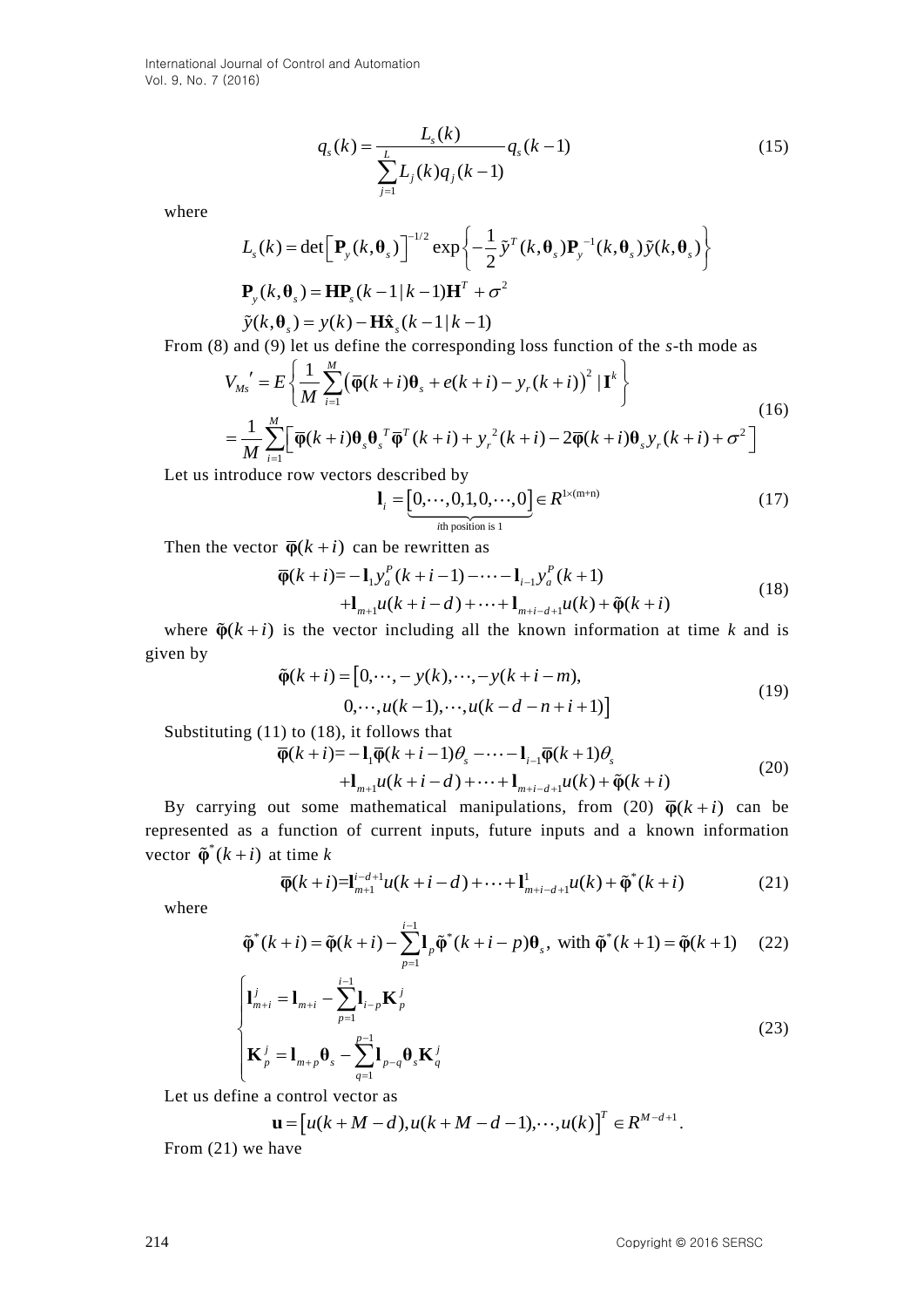$$
\overline{\varphi}(k+i) = \widetilde{\varphi}^*(k+i) + \mathbf{u}^T \begin{bmatrix} 0 \\ \vdots \\ 0 \\ \mathbf{u}_{m+1}^{i-d+1} \\ \vdots \\ \mathbf{u}_{m+i-d+1}^{1} \end{bmatrix}
$$
(24)

form:

Substituting (24) to (16), the loss function can then be represented in a quadratic  
\nm:  
\n
$$
V_{Ms}' = \frac{1}{M} \sum_{i=1}^{M} \left[ \frac{1}{2} \mathbf{u}^T \mathbf{S}_i \mathbf{u} + \mathbf{u}^T \mathbf{T}_{i,s} + \mathbf{c}_{i,s} \right] = \frac{1}{M} \left[ \frac{1}{2} \mathbf{u}^T \mathbf{S} \mathbf{u} + \mathbf{u}^T \mathbf{T}_s + \mathbf{c}_s \right]
$$
(25)

where  $\mathbf{S}_i \in R^{(M-d+1)\times(M-d+1)}$  is a symmetric, positive definite matrix with the elements<br>ven by<br> $\mathbf{S}_i(h, j) = 2 \cdot \mathbf{1}_{m+h+i-M}^{M-h-d+2} \left( \mathbf{1}_{m+j+i-M}^{M-j-d+2} \right)^T$ ,  $i = 1, \dots, M;$   $h, j = 1, \dots, M-d+1$  (26) given by

$$
\mathbf{S}_{i}(h, j) = 2 \cdot \mathbf{1}_{m+h+i-M}^{M-h-d+2} \left( \mathbf{1}_{m+j+i-M}^{M-j-d+2} \right)^{T}, \quad i = 1, \cdots, M; \quad h, j = 1, \cdots, M - d + 1 \quad (26)
$$

,  $M - d + 1$ 

$$
\mathbf{T}_{i,s} \in \mathbb{R}^{M-d+1} \text{ is a vector dependent on } s \text{ with the elements given by}
$$
\n
$$
\mathbf{T}_{i,s}(h) = 2 \cdot \mathbf{I}_{m+h+i-M}^{M-h-d+2} \left[ \mathbf{\theta}_s \mathbf{\theta}_s^T \tilde{\mathbf{\phi}}^* T(k+i) - \mathbf{\theta}_s y_r(k+i) \right]
$$
\n(27)

and  $\mathbf{c}_{i,s}$  includes all terms independent of control signals. Matrices  $\mathbf{S}, \mathbf{T}_s$  and  $\mathbf{c}_s$ satisfy

$$
\mathbf{S} = \sum_{i=1}^{M} \mathbf{S}_i, \quad \mathbf{T}_s = \sum_{i=1}^{M} \mathbf{T}_{i,s}, \quad \mathbf{c}_s = \sum_{i=1}^{M} \mathbf{c}_{i,s}. \tag{28}
$$

To minimize the loss  $V_{Ms}^{\prime}$  with respect to **u**, the following equation should hold:

$$
\frac{dV_{Ms}^{'}}{d\mathbf{u}} = 0\tag{29}
$$

From (25) and (29), the optimal control vector  $\mathbf{u}_s^m$  is the solution of linear equation

$$
\mathbf{S}\mathbf{u}_{s}^{m} = -\mathbf{T}_{s}
$$
 (30)

At time k, only the last component of  $\mathbf{u}_s^m$  is applied since the other components are future inputs.

Notet that  $\mathbf{u}_s^m$  is the optimal control when  $\mathbf{\theta} = \mathbf{\theta}_s$ . Under the assumption (6), the suboptimal dual controller is the weighted sum of all possible  $\mathbf{u}_{s}^{m}$  given by [16]

$$
\mathbf{u}^{m}(k) = \sum_{s=1}^{L} \mathbf{u}_{s}^{m}(k) \cdot q_{s}(k)
$$
 (31)

The last component of  $\mathbf{u}_s^m$  is then the obtained final control input. The proposed suboptimal dual control law is summarized as the following algorithm:

**Algorithm 1**:

*Step 1*. For all *s*, calculate matrices  $\mathbf{A}_s$ ,  $\mathbf{B}_s$ ,  $\mathbf{\theta}_s$  in (12).

*Step 2*. Calculate matrix **S** from (26).

*Step 3*. Let *k* = 1.

*Step 4*. Repeat

- a. For all *s*, calculate  $\mathbf{T}_s$  from (27) and (28).
- b. For all *s*, calculate optimal control  $\mathbf{u}_s^m(k)$  from (30).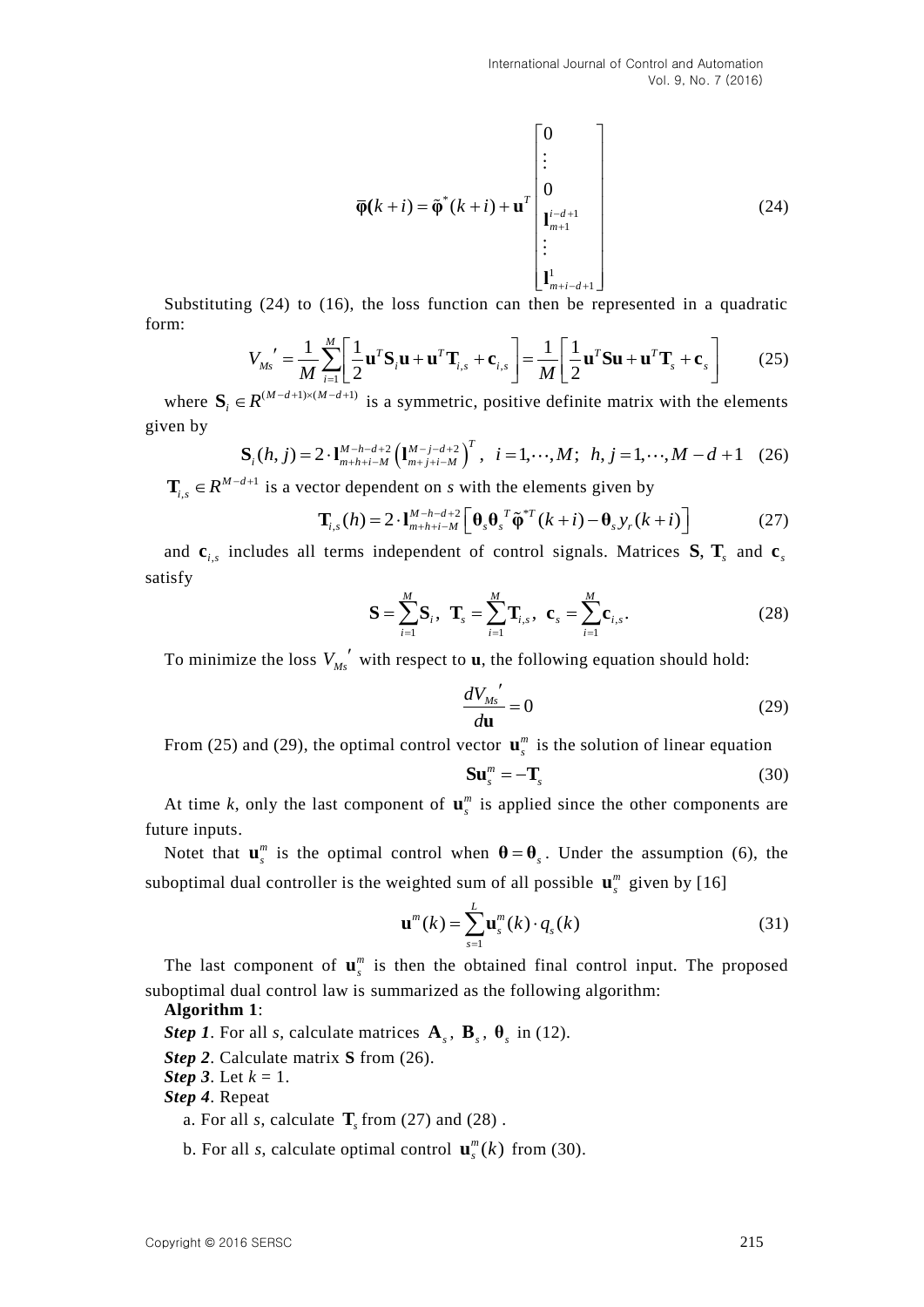c. Calculate the sub-optimal dual control  $\mathbf{u}^m(k)$  from (31).

- d. Update all parameters in Kalman filter according to (13) and (14).
- e. Recursively calculate all posterior probabilities  $q_s(k)$  according to (15).

f. Let  $k = k + 1$ .

*Step 5*. End.

### **4. Simulation**

In this section, the proposed controller (31) is tested in a simulation platform implemented in MATLAB/SIMULINK. The model of a real blood pressure control problem is studied in the simulation, which can be described by the difference equation (1) with input delay. In this model, the constants *m*, *n*, *M* and the delay *d* are chosen as  $m=1$ ,  $n=4$ ,  $M=4$ ,  $d=3$ . The system parameters are assumed to belong to two sets, satisfying

$$
\pmb{\theta}\!\in\!\Omega\!=\!\left\{\pmb{\theta}_1,\pmb{\theta}_2\right\}
$$

with

$$
\mathbf{\theta} \in \Omega = \{\mathbf{\theta}_1, \mathbf{\theta}_2\}
$$

$$
\mathbf{\theta}_1 = [-0.741, 0.187, 0, 0, 0.075]^T, \quad \mathbf{\theta}_2 = [-0.865, 0.149, 0, 0, 0.09]^T.
$$

The variance of noise  $\{e(k)\}\$  satisfies  $\sigma^2 = 0.001$ . The initial condition of simulation is assumed to be bise  $\{e(k)\}\$  satisfies  $\sigma^2 = 0.001$ . The initial cond<br>  $q_1(0) = q_2(0) = 0.5$ ,  $y(0) = 0.11$ ,  $P_s(0|0) = 10000$ .

The reference output is a slowly increasing slope followed by a constant signal. To verify the proposed controller, dual controllers without considering the uncertainties are also tested for comparison.

The tracking results using different controllers are shown in Figure 1. The system parameter vector is assumed to be  $\theta_2$ . If the parameter vector are thought to be  $\theta_1$ , there are significant tracking errors when using an optimal control of model 1 (see the blue broken line in Figure 1). If the proposed controller is used, the tracking result will quickly converge to the optimal result similar to that using an optimal control of model 2. The online calculated posterior probabilities are also recorded and plotted in Figure 2. It can be seen that the posterior probability of model 2,  $q_2(k)$ , converges to 1 very quickly. This is also coincident with the tracking result of proposed controller.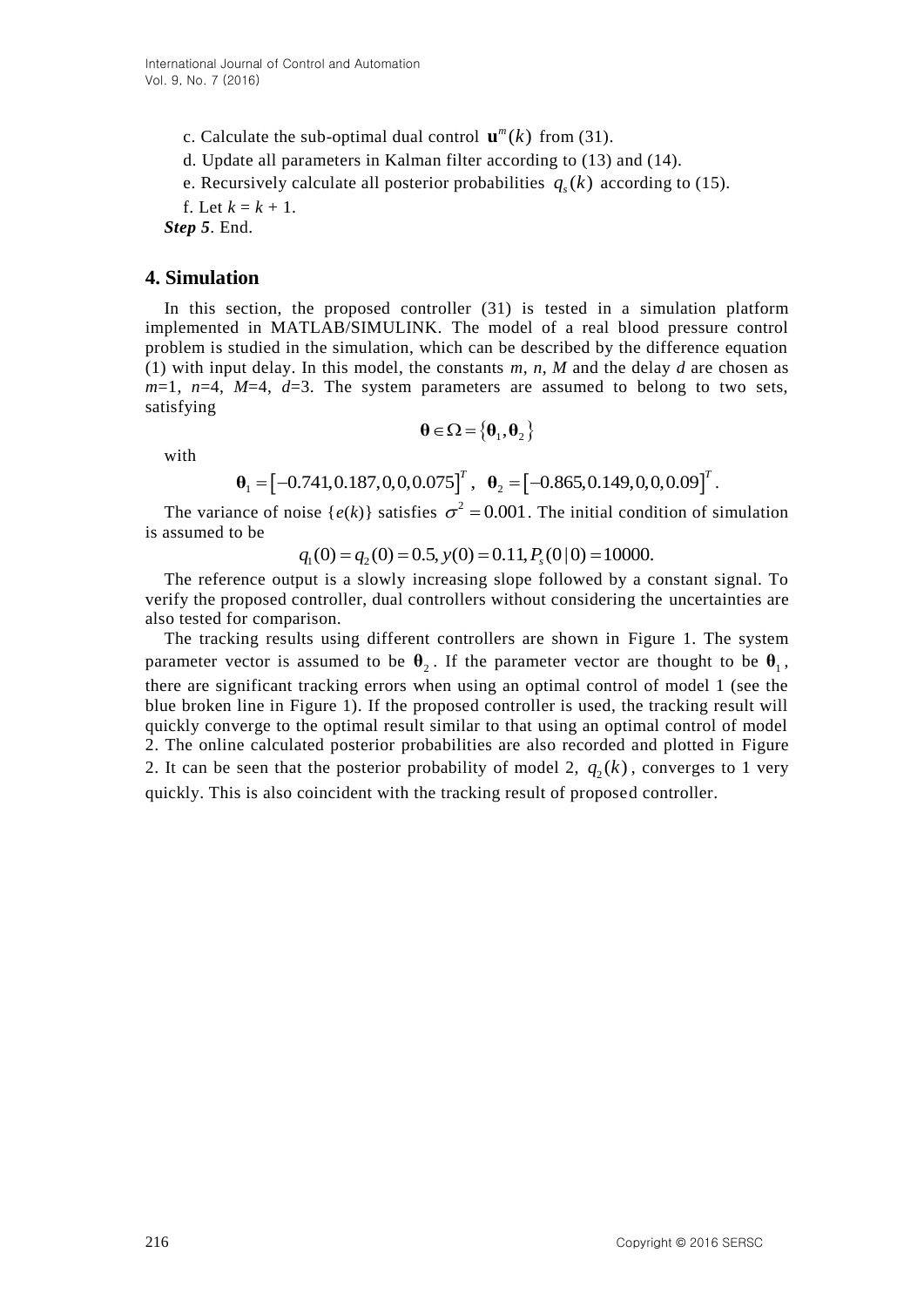

**Figure 1. Tracking Results using Different Controllers**



**Figure 2. Posterior Probabilities at Time** *K***.**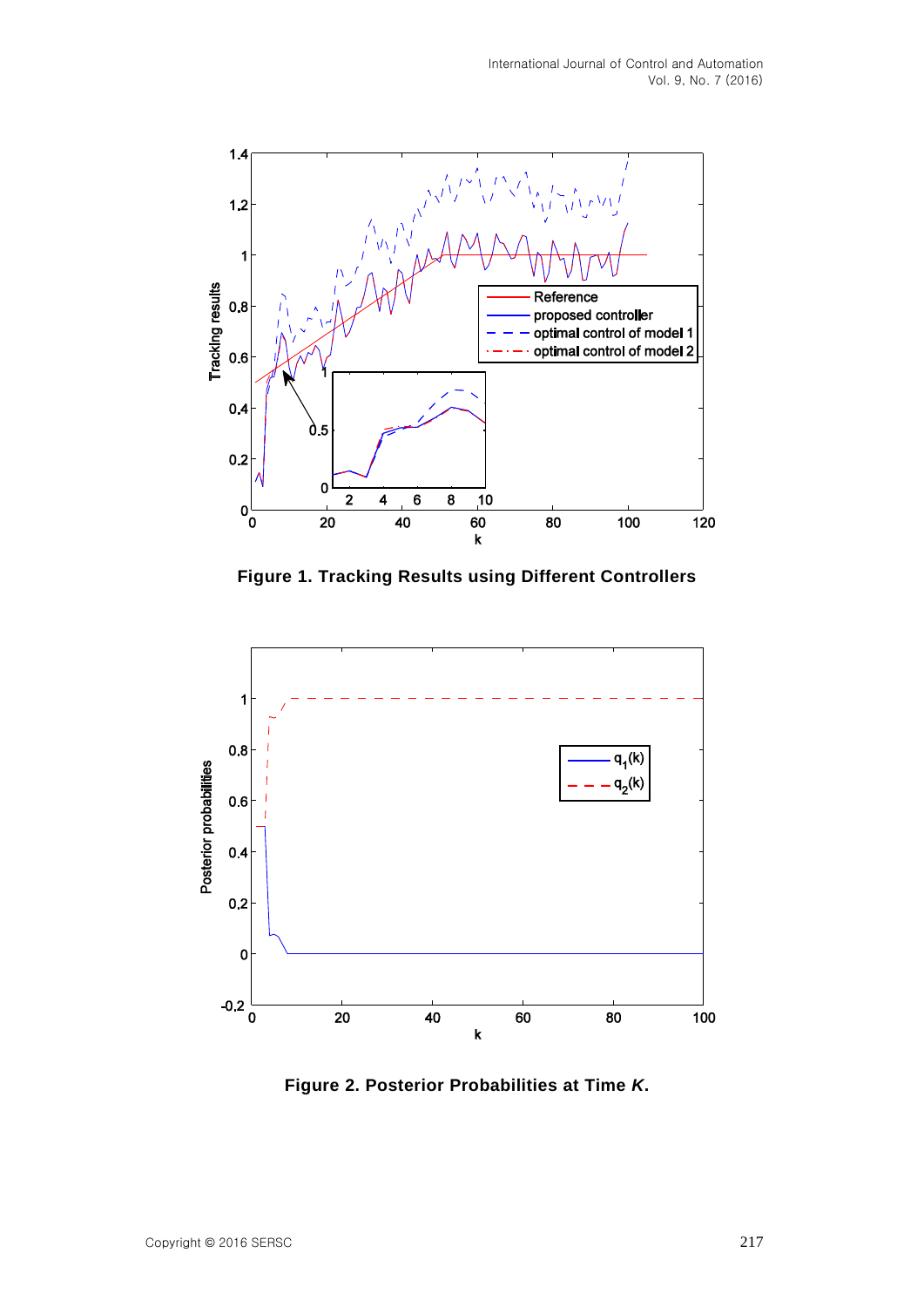## **5. Conclusion**

In this study, the dual control problem is discussed for the uncertain SISO discrete time system with input delay. The unknown system model parameters are assumed to be constant but belong to a known finite set. For each possible model, the Kalman filter is designed to online estimate the system state. It can also be used to calculate the posterior probability of model *s*. The final suboptimal dual controller is obtained as the weighted sum of optimal control for each possible model. A simulation platform is implemented in MATLAB/SIMULINK. A real blood pressure control problem is tested in the simulation platform by using different controllers. The simulation results verified the effectiveness of proposed dual controller.

In the future, we would like to investigate the dual control of the systems with time invariant input delay and extend current results to the multiple-in multiple-out (MIMO) cases.

### **Acknowledgements**

The authors would like to thank the support by the Project 2110 of China.

#### **References**

- [1] A. A. Fel"dbaum, Dual control theory I-II, Automation and Remote Control, vol. 21, **(1960),** pp. 874-880, 1033-1039.
- [2] A. A. Fel"dbaum, Dual control theory III-IV, Automation and Remote Control, vol. 22, **(1961),** pp. 1-12, 109-121
- [3] K. J. Astrom and B. Wittenmark, Adaptive Control, 2nd ed. Reading, MA: Addison-Wesley, **(1995)**.
- [4] B. Wittenmark, "Adaptive dual control methods: An overview", in 5th IFAC Symp. on Adaptive Systems in Control and Signal Processing, **(1995)**, Jan, Budapest, Hungary, pp. 67-72.
- [5] E. Tse, Y. Bar-Shalom, L. and Meier, Wide-sense adaptive dual control for nonlinear stochastic systems, IEEE Transaction on Automatic Control, **(1973)**, Vol. 18, No. 2, pp. 98-108
- [6] C. J. Wenk and Y. Bar-Shalom, "A multiple model adaptive dual control algorithm for stochastic system with unknown parameters", IEEE Transaction on Automatic Control, **(1973)**, vol. 23, pp. 703-710.
- [7] S. G. Fabri and V. Kadirkamanathan, "Functional Adaptive Control: An Intelligent Systems Approach. London", UK: Springer-Verlag, **(2001)**.
- [8] N. M. Filatov and H. Unbehauen, "Adaptive Dual Control: Theory and Applications", London, UK: Springer-Verlag, **(2004)**.
- [9] R. Milito, C. S. Padilla, R. A. Padilla and D. Cadorin, "An innovations approach to dual control", IEEE Transactions on Automatic Control, vol. 27, **(1982)**, pp. 133-137
- [10] A. L. Maitelli and T. Yoneyama, "A two-stage suboptimal dual controller for systems with stochastic parameters using optimal predictors", IEE Proc.-Control Theory and Application, **(1994)**, vol. 11, pp. 225- 260
- [11] D. Li, F. C. Qian and P. L. Fu, "Variance minimization approach for a class of dual control problems", IEEE Transactions on Automatic Control, vol. 47, **(2002)**, pp. 2010-2020.
- [12] P. L. Fu, D. Li and F. C. Qian, "Active dual control for linear quadratic Gaussian system with unknown parameters", in: Proc of the 15th IFAC World Congress, Barcelona, Spain, **(2002)**.
- [13] C. Ramesh, H. Sandberg, L. Bao and K. H. Johansson, "On the Dual Effect in State-Based Scheduling of Networked Control Systems", in: Proc 2011 American Control Conference on O"Farrell Street, San Francisco, CA, USA, **(2011)**.
- [14] A. L. Maitelli and T. Yoneyama, "Suboptimal Dual Adaptive Control for Blood Pressure Manage-
- Ment", IEEE Transactions on Biomedical Engineering, vol. 44, pp. 486-492, **(1997)**.
- [15] F. Casiello and K. A. Loparo, "Optimal policies for passive learning controllers", Automatica, vol. 25, **(1989)**, pp. 757-763.
- [16] J.G. Deshpande, T.N. Upadhyay and D.G. Lainiotis, "Adaptive control of linear stochastic systems", Automatica, vol. 9, **(1973)**, pp. 107-115.